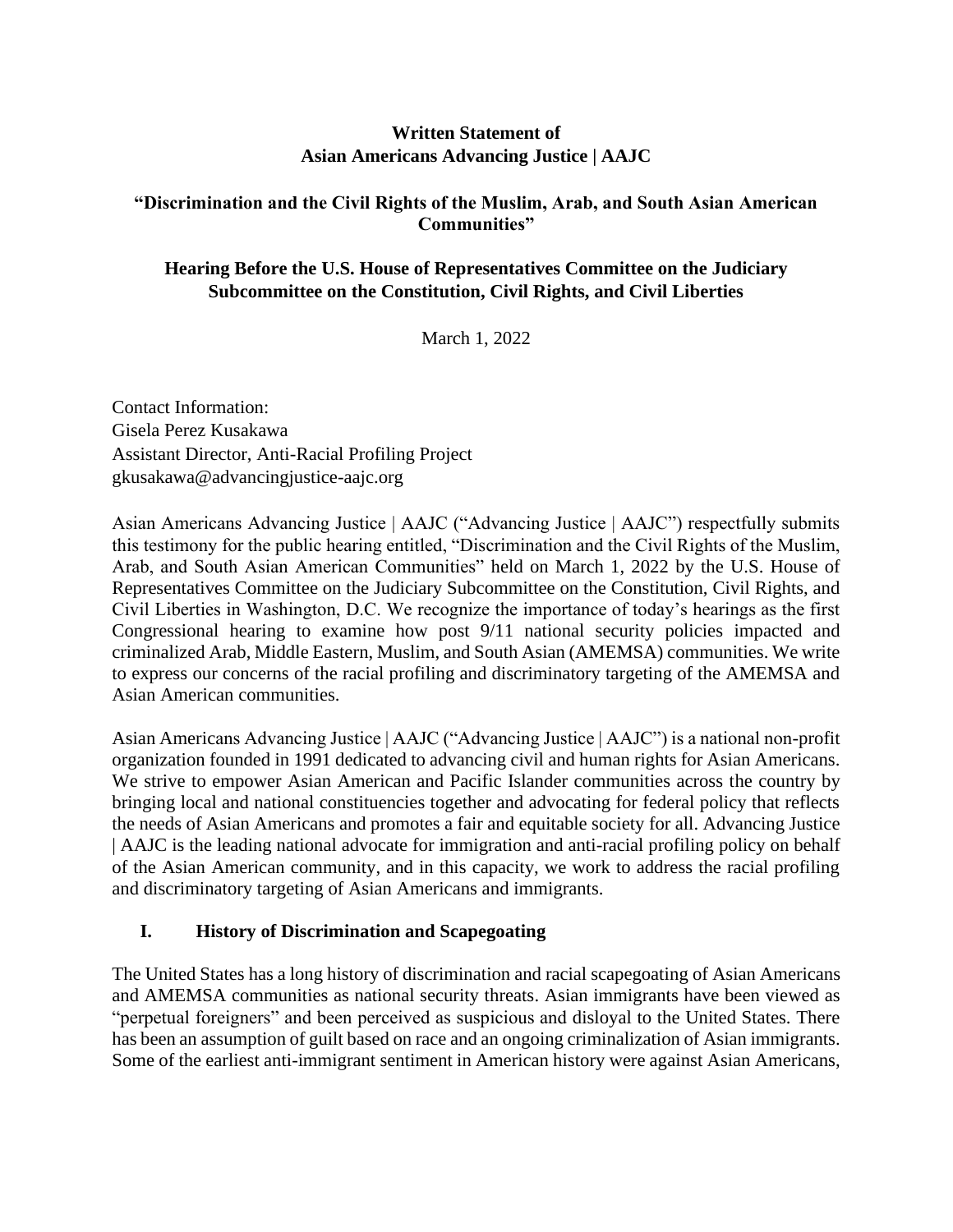particularly Chinese and Filipino immigrants.<sup>1</sup> The Chinese Exclusion Act of 1882 was the first major immigration law that prevented immigrants from entering the country and gaining citizenship.<sup>2</sup> That law prevented immigrants from China from coming into the United States for over 60 years.<sup>3</sup> These efforts worked to prevent people of Asian descent from entering the United States, and there were efforts to block them from owning land and becoming U.S. citizens.<sup>4</sup> In particular, people of East Asian descent were scapegoated based on their racial background and targeted under a slogan of "Yellow Peril".<sup>5</sup>

These anti-Asian and anti-immigrant sentiments culminated into one of the darkest chapters in American history, the incarceration of 120,000 U.S. residents of Japanese ancestry, half of whom were children, in federal detention.<sup>6</sup> President Franklin D. Roosevelt's Executive Order 9066 authorized this removal of people of Japanese ancestry from their homes and communities for the purported interest of "national security." Whole families including children were gathered, removed from their homes, and forced to live in detention centers under the pretext of national security based simply on their ancestry.<sup>7</sup> President Roosevelt's Executive Order 9066 stands as testament of the dangers of racial profiling and assumption of guilt based on national origin. Americans of Japanese ancestry were targeted and incarcerated in federal detention centers without due process.<sup>8</sup> Although the American government cited national security concerns as the reasoning for this incarceration, members of white ethnic groups with ancestry of a country that the United States was at war with were not detained.<sup>9</sup> Rather, Americans of Japanese ancestry were specifically targeted, racially profiled, and perceived as inherently untrustworthy and not loyal.

<sup>1</sup> *See, e.g.*, Philippines Independence Act of 1934, ch. 84, 48 Stat. 456, 462 (imposing annual quota of fifty Filipino immigrants; amended 1946); Immigration Act of 1924, ch. 190, 43 Stat. 153 (denying entry to virtually all Asians; repealed 1952); Scott Act of 1888, ch. 1064, 1, 25 Stat. 504, 504 (rendering 20,000 Chinese re-entry certificates null and void); Naturalization Act of 1790, ch. 3, 1 Stat. 103 (providing one of the first laws to limit naturalization to aliens who were "free white persons" and thus, in effect, excluding African-Americans, and later, Asian Americans; repealed 1795).

<sup>&</sup>lt;sup>2</sup> Archives of the West from 1877-1887: Chinese Exclusion Act of 1882, PBS (2001),

<https://www.pbs.org/weta/thewest/resources/archives/seven/chinxact.htm> (last visited September 19, 2019). 3 *Id.*

<sup>4</sup> *See Ozawa v. United States*, 260 U.S. 178, 198 (1922); *see, e.g.*, Cal. Const. art. II, § 1 (1879) ("no native of China . . . shall ever exercise the privileges of an elector in this State"); *Oyama v. California*, 332 U.S. 633, 662 (1948) (Murphy, J., concurring) (noting that California's Alien Land Law "was designed to effectuate a purely racial discrimination, to prohibit a Japanese alien from owning or using agricultural land solely because he is a Japanese alien").

<sup>5</sup> *See* Steven Heller, *The Artistic History of American Anti-Asian Racism,* THE ATLANTIC (February 20, 2014), https://www.theatlantic.com/entertainment/archive/2014/02/the-artistic-history-of-american-anti-asianracism/283962/ (last visited September 18, 2019).

<sup>6</sup> *See* Exec. Order 9066, 7 Fed. Reg. 1407 (Feb. 19, 1942) (authorizing the internment of Americans of Japanese ancestry); *see also Korematsu v. United States*, 323 U.S. 214 (1944) (upholding the internment under strict scrutiny review).

<sup>7</sup> *Id.*

<sup>8</sup> *Id.*

<sup>9</sup> *See Korematsu*, 323 U.S. at 233, 240-42 (Murphy, J., dissenting) (noting that similarly situated American citizens of German and Italian ancestry were not subjected to the "ugly abyss of racism" of forced detention based on racist assumptions that they were disloyal, "subversive," and of "an enemy race," as Japanese Americans were); Natsu Taylor Saito, *Internments, Then and Now: Constitutional Accountability in Post-9/11 America*, 72 Duke F. for L. & Soc. Change 71, 75 (2009) (noting "the presumption made by the military and sanctioned by the Supreme Court that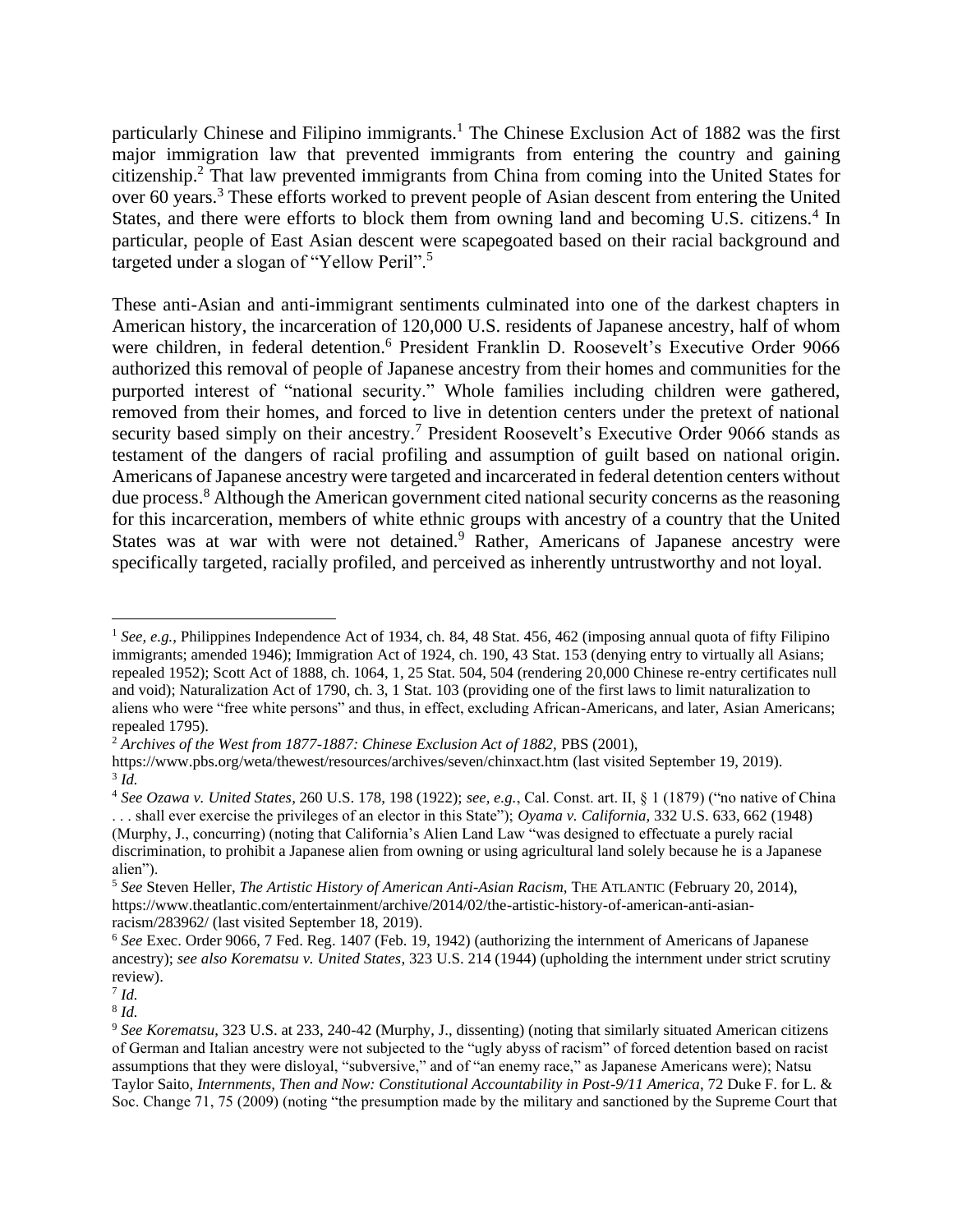Congress eventually acknowledged as much, stating that "these actions were carried out without adequate security reasons and without any acts of espionage or sabotage documented by the Commission [on Wartime Relocation and Internment of Civilians], and were motivated largely by racial prejudice, wartime hysteria, and a failure of political leadership."<sup>10</sup> And yet, the Supreme Court upheld Executive Order 9066 in a now infamous series of opinions. *See, e.g.*, *Hirabayashi v. United States*, 320 U.S. 81 (1943); *Yasui v. United States*, 320 U.S. 115 (1943); *Korematsu v. United States*, 323 U.S. 214 (1944).

As Fred Korematsu said, decades later:

No one should ever be locked away simply because they share the same race, ethnicity, or religion as a spy or terrorist. If that principle was not learned from the internment of Japanese Americans, then these are very dangerous times for our democracy.<sup>11</sup>

Yet, history repeats itself as AMEMSA and Asian American communities continue to face cyclical scrutiny and scapegoating as national security threats.

# **II. Racial Targeting and Profiling of AMEMSA and Asian American Communities**

After 9/11, the U.S. government engaged in the targeting, monitoring, and surveillance of AMEMSA communities through various programs, including the National Security Entry-Exit Registration System (NSEERS). NSEERS primarily targeted men who entered the U.S. on nonimmigrant visas from primarily Arab, Muslim-majority, African, and South Asian countries. The program was fundamentally flawed in its false assumption that people of a particular religion or certain nationalities pose a greater national security risk and should be subject to racial profiling.

When instituted in 2002, the program caused widespread and palpable fear in affected communities, separated families, and caused much harm to people affected by it.<sup>12</sup> Men who were required to register with the Federal government were interrogated by authorities without any reason to suspect them of wrongdoing.<sup>13</sup> Communities saw family members and neighbors disappear in the middle of the night, held in overcrowded jails, and deported without due process.<sup>14</sup> More than 80,000 people registered and 13,000 people were placed in deportation proceedings, businesses closed down, and students left schools with degrees uncompleted.<sup>15</sup>

Japanese Americans, unlike German or Italian Americans, could be presumed disloyal by virtue of their national origin").

 $10\,50\,$  U.S.C.  $\frac{8\,4202(a)}{a}$ .

<sup>&</sup>lt;sup>11</sup> Esther Yu Hsi Lee, *What Has the U.S. Government Learned from Fred Korematsu? Nothing.*, THINKPROGRESS (Jan. 30, 2017), https://archive.thinkprogress.org/fred-korematsu-trump-executive-order-db64a5828d0b/.

<sup>&</sup>lt;sup>12</sup> THE NSEERS EFFECT: A DECADE OF RACIAL PROFILING, FEAR, AND SECRECY, PENN STATE LAW 24 (2012), available at https://pennstatelaw.psu.edu/\_file/clinics/NSEERS\_report.pdf.

<sup>13</sup> *Id.* at 10.

<sup>14</sup> *Id.* at 4.

<sup>15</sup> *Id.* at 9.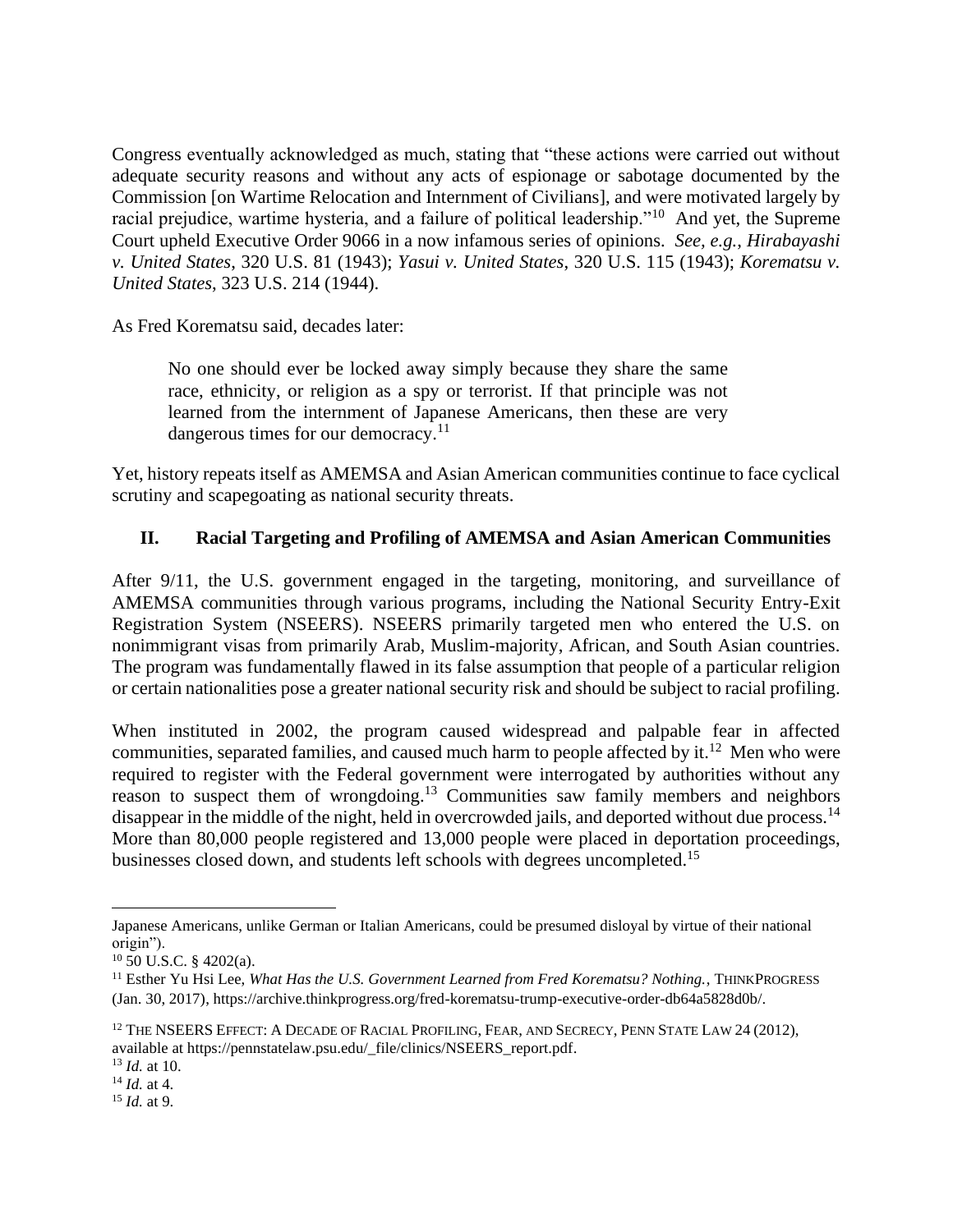In addition to the harm that NSEERS caused to communities, the program was ineffective as a counter-terrorism tool. A 2012 Department of Homeland Security, Office of Inspector General report found the program to be inefficient and a waste of resources and characterized the data collected through it as unreliable.<sup>16</sup> No terrorism convictions resulted from the program.<sup>17</sup>

Rather than learning from these mistakes, once again, the United States was on the wrong side of history when former President Donald Trump announced the first Muslim Ban.<sup>18</sup> The Muslim Ban greatly impacted our communities. This ban impacted not only foreign nationals, but families, U.S. citizens and lawful permanent residents (LPRs). Family members of U.S. citizens and LPRs seeking immigrant visas from these affected countries were not unable to do so. Those seeking non-immigrant visas to visit the U.S. for life-saving medical treatment were barred simply because of their country of origin. Foreign nationals of impacted countries were unable to come to the U.S. for tourist visas and contribute to our national economy. They were unable to come visit to attend special occasions such as graduations, weddings, and funerals. This ban separated families and disproportionality impacted Muslim communities. President Biden rescinded this ban when he came into office. However, there continues to be the serious concern that future administrations would have the authority to enact similar discriminatory bans.

Following the cyclical pattern of scapegoating, the Department of Justice launched the "China Initiative" in 2018. Already the Government had been scrutinizing and targeting Chinese American and immigrant scientists and researchers for two decades, but this worsened with the creation of the first Department Initiative to be named after a country. Although DOJ portrays the program as combatting economic espionage and theft of trade secrets,  $^{19}$  there can be no question but that under the Initiative, the FBI and other government agencies have targeted people based on their Chinese ancestry. The result has been a reliance on racial profiling to improperly create suspicion against a group of people entirely as a result of their ancestry. Under the Initiative, DOJ pushed "prosecutors across the country to focus on investigations of Chinese state-backed efforts to steal intellectual property."<sup>20</sup> The focus was on increasing the number rather than the merit of prosecutions, which have often lacked evidence of crime. Thus, in 2020, federal prosecutors confirmed that prosecutions would spike because prosecutors would be "creative," not because there was credible evidence of economic espionage.<sup>21</sup> This "creativity" resulted in vast resources being funneled into investigating Chinese scientists and bringing weak, often unsuccessful

<sup>16</sup> *Id.* at 6.

<sup>17</sup> *Id.* at 9.

<sup>18</sup> *See* U.S. Dep't of Justice, *Confronting Discrimination in the Post-9/11 Era: Challenges and Opportunities Ten Years Later*, at 4 (Oct. 19, 2011) (noting that the FBI reported a 1,600 percent increase in anti-Muslim hate crime incidents in 2001), *available at* http://www.justice.gov/crt/ publications/post911/post911summit\_report\_2012-04.pdf (last visited September 19, 2019).

<sup>19</sup> *Information About the Department of Justice's China Initiative and a Compilation of China-Related Prosecutions Since 2018,* U.S. DEP'T OF JUSTICE (Nov. 19, 2021), https://www.justice.gov/nsd/information-about-departmentjustice-s-china-initiative-and-compilation-china-related.

<sup>20</sup> Betsy Woodruff Swan, *Inside DOJ's Nationwide Effort to Take on China,* POLITICO (Apr. 7, 2020), https://www.politico.com/news/2020/04/07/justice-department-china-espionage-169653.

<sup>21</sup> Catherine Matacic, *U.S. Attorneys Warn of Upcoming "Spike" in Prosecutions Related to China Ties*, SCI. (Feb. 7, 2020), https://www.sciencemag.org/news/2020/02/us-attorneys-warn-upcoming-spike-prosecutions-related-chinaties.